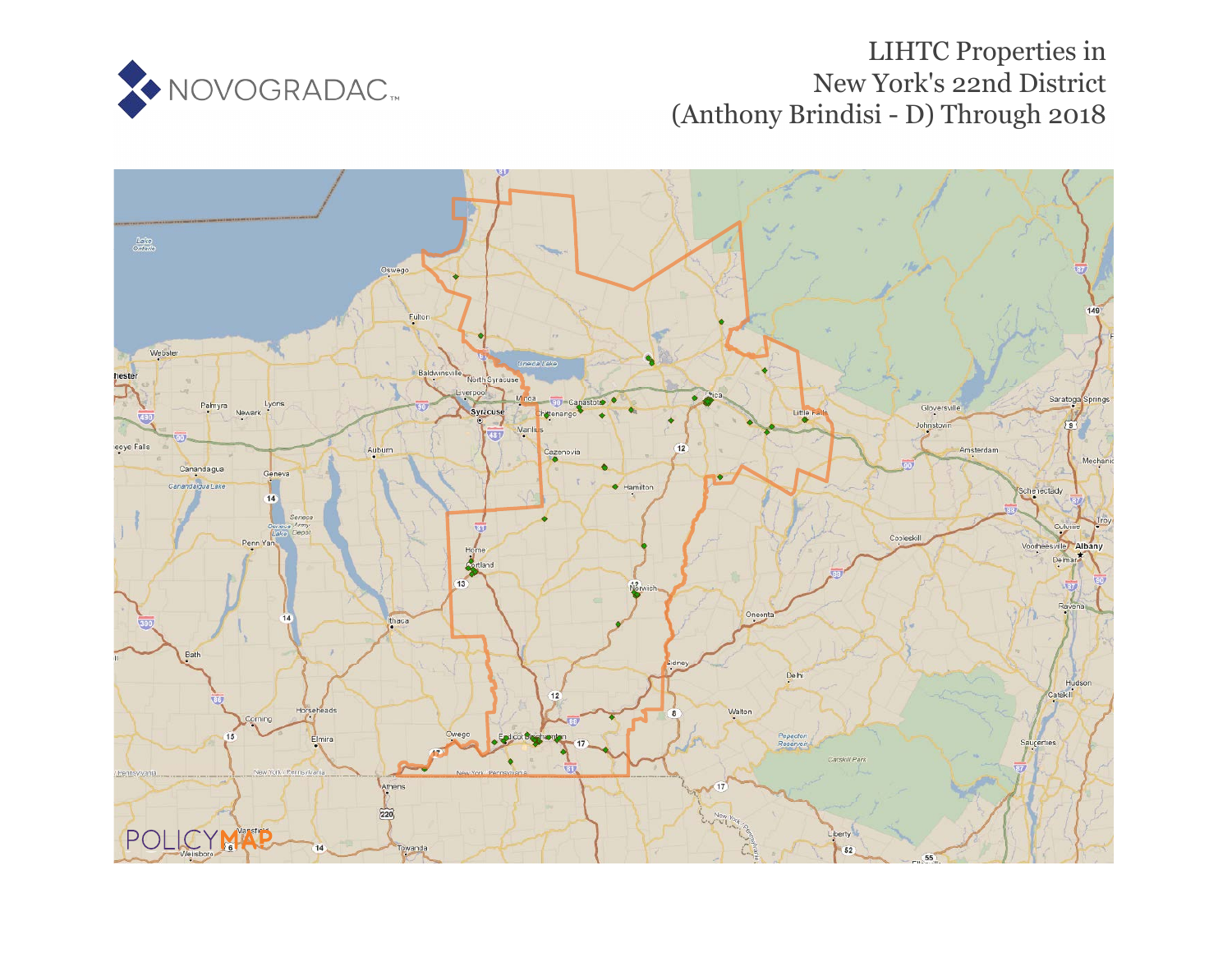| <b>Project Name</b>                                  | <b>Address</b>              | City              | <b>State</b>     | <b>Zip Code</b> | <b>Nonprofit</b><br><b>Sponsor</b> | <b>Allocation</b><br>Year | <b>Annual</b><br><b>Allocated</b><br><b>Amount</b> | <b>Year PIS</b> | <b>Construction Type</b>                   | <b>Total</b><br><b>Units</b> | Low<br>Income<br><b>Units</b> | <b>Rent or</b><br><b>Income</b><br><b>Ceiling</b> | <b>Credit %</b>                          | <b>Tax-Exempt</b><br><b>Bond</b> | <b>HUD Multi-Family</b><br>Financing/<br><b>Rental Assistance</b> |
|------------------------------------------------------|-----------------------------|-------------------|------------------|-----------------|------------------------------------|---------------------------|----------------------------------------------------|-----------------|--------------------------------------------|------------------------------|-------------------------------|---------------------------------------------------|------------------------------------------|----------------------------------|-------------------------------------------------------------------|
| NICHOLS NOTCH APTS 301 HAYES AVE ENDICOTT            |                             |                   | NY               |                 | No                                 | 2002                      | $\$0$                                              | 2004            | Acquisition and Rehab 57                   |                              | 57                            |                                                   | 70 % present $\,$ No $\,$<br>value       |                                  |                                                                   |
| STRATMILL BROOK<br>APTS                              | 104 VICTORIA<br>DR          | <b>BINGHAMTON</b> | $_{\mathrm{NY}}$ | 13904           | No                                 | 2003                      | $\$0$                                              | 2004            | <b>New Construction</b>                    | 32                           | $32\,$                        |                                                   | $70\%$ present $\overline{N_0}$<br>value |                                  |                                                                   |
| ANTIQUE CENTER APTS 171 CLINTON ST BINGHAMTON        |                             |                   | NY               | 13905           | Yes                                | 2003                      | \$0                                                | 2004            | Acquisition and Rehab 7                    |                              | $\overline{7}$                |                                                   | $70$ % present $_{\rm{No}}$              |                                  |                                                                   |
| HILLSIDE TERRACE<br><b>APTS</b>                      | 3073 HILLSIDE<br>MEADOWS DR | <b>NEWPORT</b>    | NY               | 13416           | No                                 | 2004                      | \$74,827                                           | 2004            | New Construction                           | 10                           | 10                            | 50% AMGI                                          | $70$ % present $\,$ No $\,$<br>value     |                                  |                                                                   |
| <b>KEMBLETON</b>                                     | 1234 KEMBLE ST UTICA        |                   | NY               | 13501           | Yes                                | 2004                      | \$480,700                                          | 2004            | Both New Construction 27<br>and $A/R$      |                              | 27                            | 50% AMGI                                          | 70 % present $\,$ No $\,$<br>value       |                                  |                                                                   |
| NATHAN CASTLE APTS 249 S MAIN ST HERKIMER            |                             |                   | NY               | 13350           |                                    | 2004                      | \$0\$                                              | 2005            | Acquisition and Rehab 15                   |                              | 15                            |                                                   | 70 % present $\hbox{~No}$<br>value       |                                  |                                                                   |
| <b>SCHOOLHOUSE APTS</b>                              | 144 CLINTON ST BINGHAMTON   |                   | NY               | 13905           |                                    | 2005                      | \$145,544                                          | 2005            | <b>Acquisition and Rehab 13</b>            |                              | 13                            | 60% AMGI                                          | 70 % present<br>value                    |                                  |                                                                   |
| STEUBEN VILLAGE                                      | 1122 HOWARD<br><b>AVE</b>   | <b>UTICA</b>      | NY               | 13501           |                                    | 2004                      | \$878,141                                          | 2005            | Both New Construction $\,$ 49<br>and $A/R$ |                              | 49                            | 60% AMGI                                          | 70 % present<br>value                    |                                  |                                                                   |
| <b>WILCOX APTS</b>                                   | 89 CEDAR ST                 | MORRISVILLE       | $_{\mathrm{NY}}$ | 13408           |                                    | 2005                      | \$0                                                | 2005            | New Construction                           | 24                           | 24                            |                                                   | 70 % present $\hbox{~No}$<br>value       |                                  |                                                                   |
| CONKLIN SENIOR APTS                                  | 1095 CONKLIN<br>RD          | CONKLIN           | NY               | 13748           | No                                 | 2005                      | \$236,887                                          | 2006            | <b>New Construction</b>                    | 24                           | 24                            | 60% AMGI                                          | $70$ % present $\,$ No $\,$<br>value     |                                  |                                                                   |
| MARION MANOR ESTATI $^{130\,\rm{MARION}}_{\rm{MNR}}$ |                             | <b>ONEIDA</b>     | NY               | 13421           | No                                 | 2006                      | \$284,973                                          | 2006            | <b>New Construction</b>                    | 28                           | 28                            | 60% AMGI                                          | 70 % present $\hbox{~No}$<br>value       |                                  |                                                                   |
| <b>WILLOW COMMONS</b>                                | 720 NOYES ST                | <b>UTICA</b>      | NY               | 13502           | Yes                                | 2005                      | \$295,638                                          | 2006            | Acquisition and Rehab 15                   |                              | 15                            | 60% AMGI                                          | $70$ % present $\,$ No $\,$<br>value     |                                  |                                                                   |
| BOLIVAR LANDING (RHI 6860 BOLIVAR SULLIVAN           |                             |                   | NY               | 13037           | Yes                                | 2007                      | \$240,065                                          | 2007            | <b>New Construction</b>                    | 24                           | 24                            | 60% AMGI                                          | $70\,\%$ present $\,$ No value           |                                  |                                                                   |

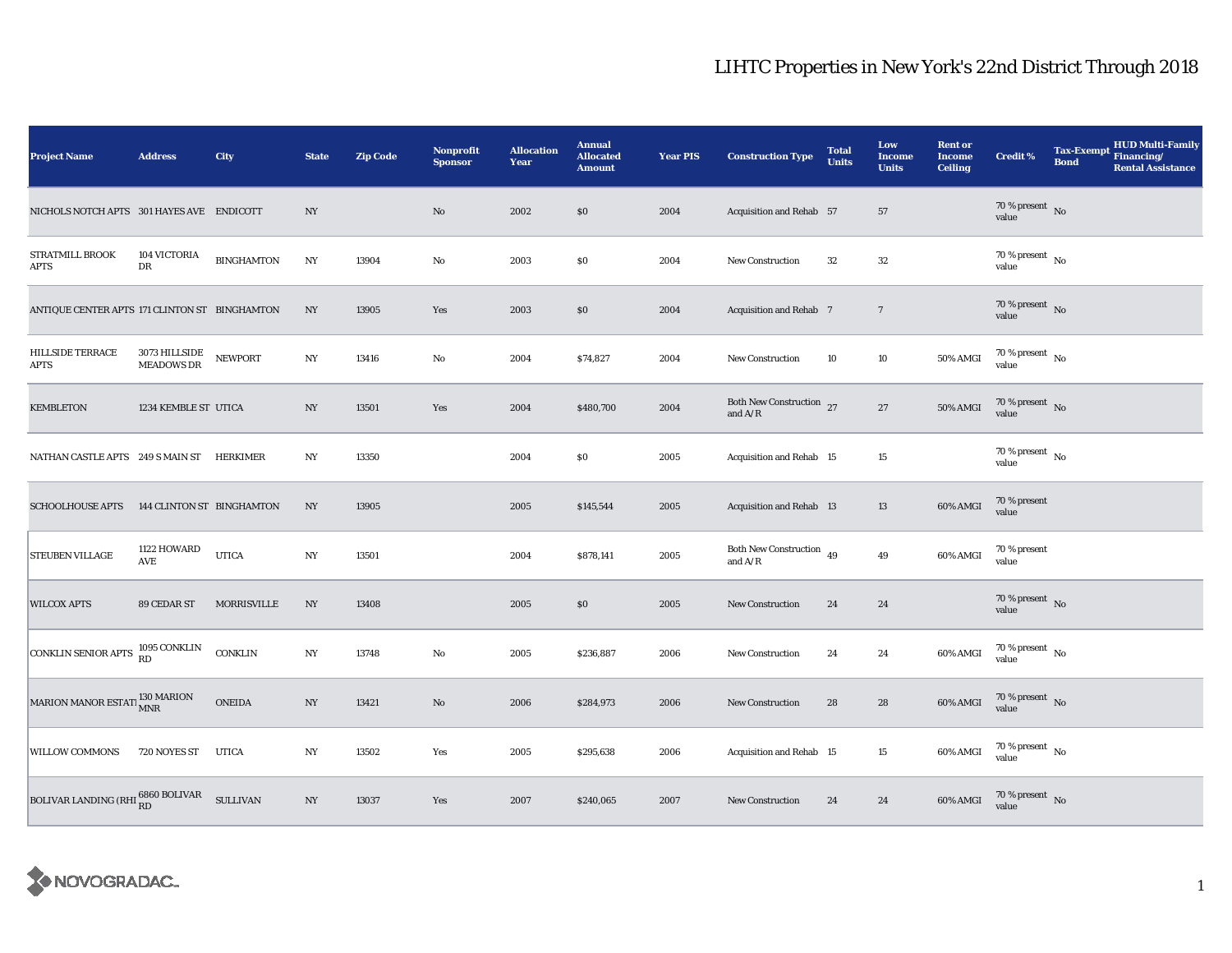| <b>Project Name</b>                                               | <b>Address</b>                     | City                        | <b>State</b>     | <b>Zip Code</b> | Nonprofit<br><b>Sponsor</b> | <b>Allocation</b><br>Year | <b>Annual</b><br><b>Allocated</b><br><b>Amount</b> | <b>Year PIS</b> | <b>Construction Type</b>                                                          | <b>Total</b><br><b>Units</b> | Low<br><b>Income</b><br><b>Units</b> | <b>Rent or</b><br><b>Income</b><br><b>Ceiling</b> | <b>Credit %</b>                              | <b>Tax-Exempt</b><br><b>Bond</b> | <b>HUD Multi-Family</b><br>Financing/<br><b>Rental Assistance</b> |
|-------------------------------------------------------------------|------------------------------------|-----------------------------|------------------|-----------------|-----------------------------|---------------------------|----------------------------------------------------|-----------------|-----------------------------------------------------------------------------------|------------------------------|--------------------------------------|---------------------------------------------------|----------------------------------------------|----------------------------------|-------------------------------------------------------------------|
| ELLIS PINES SENIOR AP <sup>45</sup> CORTLAND                      |                                    | <b>HOMER</b>                | NY               | 13077           | No                          | 2005                      | \$281,252                                          | 2007            | <b>New Construction</b>                                                           | 24                           | 24                                   | 60% AMGI                                          | 70 % present $\hbox{~No}$<br>value           |                                  |                                                                   |
| NEW YORK MILLS SENIC 348 MAIN ST                                  |                                    | NEW YORK MILLS NY           |                  | 13417           | $\rm No$                    | 2005                      | \$478,899                                          | 2007            | <b>New Construction</b>                                                           |                              | $33\,$                               | 33 60% AMGI                                       | 70 % present $\,$ No $\,$<br>value           |                                  |                                                                   |
| <b>VILLAGE APTS</b>                                               | 9646 MAPLE AVE REMSEN              |                             | $_{\mathrm{NY}}$ | 13438           | No                          | 2007                      | \$165,591                                          | 2007            | <b>New Construction</b>                                                           | 16                           | ${\bf 16}$                           | 60% AMGI                                          | $70\,\%$ present $\,$ No value               |                                  |                                                                   |
| <b>RUTGER MANOR</b>                                               | 1518 W ST                          | <b>UTICA</b>                | NY               | 13501           | $\rm No$                    | 2006                      | \$660,000                                          | 2007            | Both New Construction 33<br>and $\ensuremath{\mathrm{A}}/\ensuremath{\mathrm{R}}$ |                              | $33\,$                               | 50% AMGI                                          | $70\,\%$ present $\,$ No value               |                                  |                                                                   |
| <b>CEDAR STREET APTS</b>                                          | 3821 SWAMP RD MORRISVILLE          |                             | NY               | 13408           | Yes                         | 2008                      | \$133,473                                          | 2008            | Acquisition and Rehab 24                                                          |                              | 24                                   | 60% AMGI                                          | $70\,\%$ present $\,$ No value               |                                  |                                                                   |
| <b>CORTLAND CROWN HOM 5 UNION ST</b>                              |                                    | CORTLAND                    | $_{\mathrm{NY}}$ | 13045           | Yes                         | 2007                      | \$581,989                                          | 2008            | Both New Construction 30<br>and $\ensuremath{\mathrm{A}}/\ensuremath{\mathrm{R}}$ |                              | ${\bf 30}$                           | 60% AMGI                                          | $70\,\%$ present $\,$ No value               |                                  |                                                                   |
| <b>EAST HILLS SENIOR HOUST</b>                                    |                                    | <b>BINGHAMTON</b>           | $_{\mathrm{NY}}$ | 13904           | Yes                         | 2007                      | \$399,608                                          | 2008            | New Construction                                                                  | $32\,$                       | ${\bf 32}$                           | 60% AMGI                                          | $70\,\%$ present $\,$ No value               |                                  |                                                                   |
| <b>HARRY L APTS</b>                                               |                                    | 235 HARRY L DR JOHNSON CITY | NY               | 13790           | Yes                         | 2008                      | \$690,702                                          | 2008            | Acquisition and Rehab 60                                                          |                              | 60                                   | 60% AMGI                                          | $70\,\%$ present $\,$ No value               |                                  |                                                                   |
| <b>VESTAL PINES APTS</b>                                          | $2030$ STATE RTE $\,$ VESTAL<br>26 |                             | $_{\mathrm{NY}}$ | 13850           | Yes                         | 2007                      | \$300,764                                          | 2008            | New Construction                                                                  | 24                           | 24                                   | 60% AMGI                                          | $70\,\%$ present $\,$ No value               |                                  |                                                                   |
| <b>CANAL VILLAGE</b>                                              | 416 S JAMES ST ROME                |                             | NY               | 13440           | Yes                         | 2009                      | \$562,103                                          | 2010            | Both New Construction 33<br>and $A/R$                                             |                              | $\bf 33$                             | 60% AMGI                                          | $70\,\%$ present $\,$ No value               |                                  | $\rm No$                                                          |
| HISTORIC DWIGHTSVILI 256 FRONT ST                                 |                                    | <b>BINGHAMTON</b>           | NY               | 13905           | Yes                         | 2008                      | \$245,850                                          | 2010            | Acquisition and Rehab 13                                                          |                              | 13                                   | 50% AMGI                                          | $70$ % present $\rm\thinspace\,Yes$<br>value |                                  |                                                                   |
| <b>KEMBLE SQUARE</b>                                              | 724 NOYES ST                       | <b>UTICA</b>                | $_{\mathrm{NY}}$ | 13502           | Yes                         | 2010                      | \$814,000                                          | 2010            | Both New Construction 37<br>and $\ensuremath{\mathrm{A}}/\ensuremath{\mathrm{R}}$ |                              | $37\,$                               | 60% AMGI                                          | $70\,\%$ present $\,$ No value               |                                  | $\rm No$                                                          |
| KIRKWOOD SENIOR HOL $_{\rm AVE}^{26\text{ S}$ WOODHILL BINGHAMTON |                                    |                             | NY               | 13904           | $\mathbf{No}$               | 2010                      | \$536,990                                          | 2011            | <b>New Construction</b>                                                           | $32\,$                       | ${\bf 32}$                           | 60% AMGI                                          | $70$ % present $\,$ No $\,$<br>value         |                                  | $\rm No$                                                          |

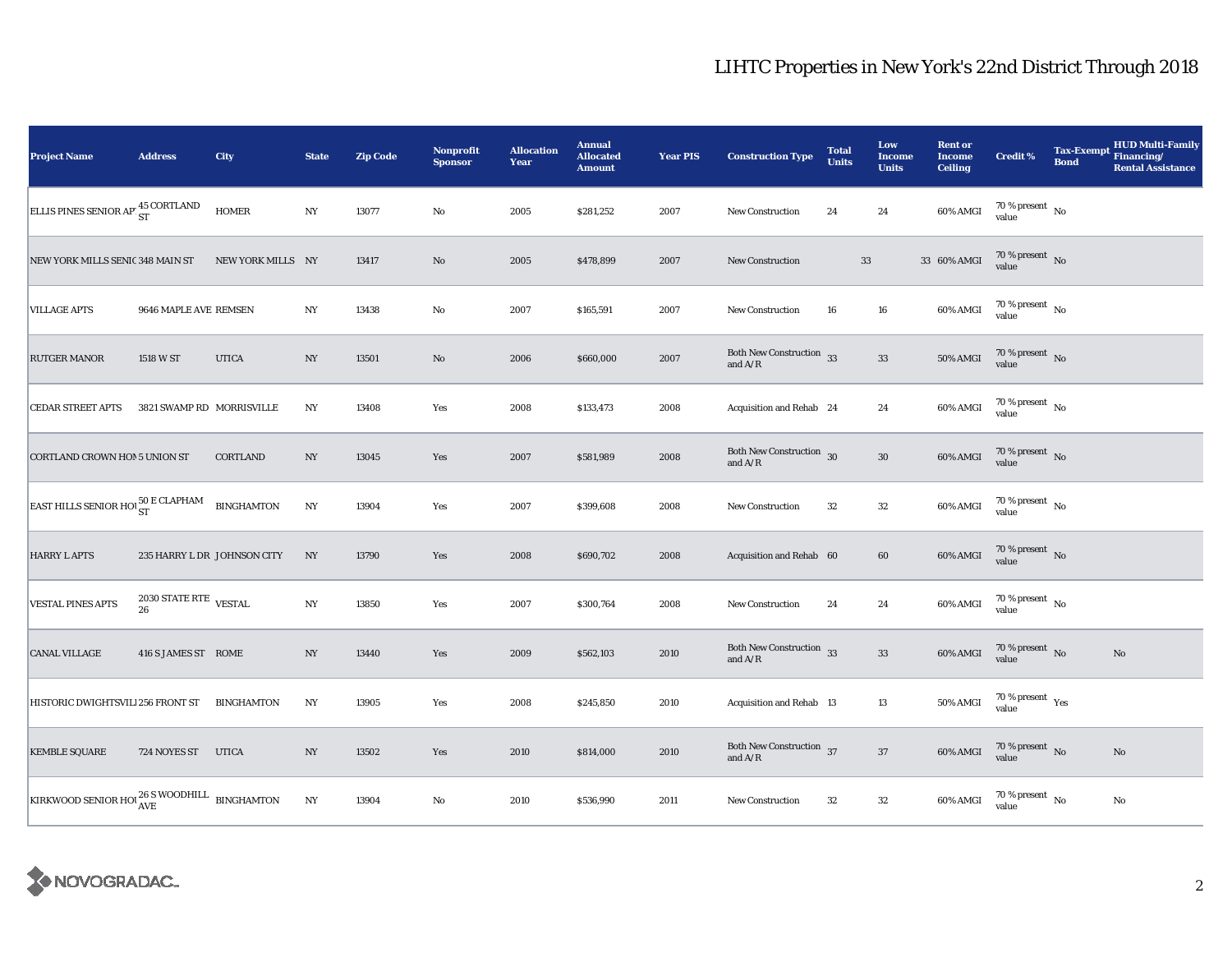| <b>Project Name</b>                                                     | <b>Address</b>                  | City              | <b>State</b>     | <b>Zip Code</b> | Nonprofit<br><b>Sponsor</b> | <b>Allocation</b><br>Year | <b>Annual</b><br><b>Allocated</b><br><b>Amount</b> | <b>Year PIS</b> | <b>Construction Type</b>                  | <b>Total</b><br><b>Units</b> | Low<br><b>Income</b><br><b>Units</b> | <b>Rent or</b><br><b>Income</b><br><b>Ceiling</b> | <b>Credit %</b>                        | <b>Tax-Exempt</b><br><b>Bond</b> | <b>HUD Multi-Family</b><br>Financing/<br><b>Rental Assistance</b> |
|-------------------------------------------------------------------------|---------------------------------|-------------------|------------------|-----------------|-----------------------------|---------------------------|----------------------------------------------------|-----------------|-------------------------------------------|------------------------------|--------------------------------------|---------------------------------------------------|----------------------------------------|----------------------------------|-------------------------------------------------------------------|
| WATERWORKS LANDING $^{2231}_{12}$ CNTY RTE CENTRAL SQUARE NY            |                                 |                   |                  | 13036           | Yes                         | 2011                      | \$496,763                                          | 2011            | <b>New Construction</b>                   | 32                           | $32\,$                               | 60% AMGI                                          | $70\,\%$ present $\,$ No value         |                                  |                                                                   |
| KENNEDY PLAZA LOW-R $^{700\, \rm{CORNELIA}}_{\rm ST}$                   |                                 | <b>UTICA</b>      | $_{\mathrm{NY}}$ |                 | Yes                         | 2010                      | \$1,355,714                                        | 2011            | Acquisition and Rehab 88                  |                              | 88                                   | 60% AMGI                                          | 70 % present $\,$ No $\,$<br>value     |                                  | No                                                                |
| LIBERTY GARDENS REVI 200 N LEVITT ST ROME                               |                                 |                   | NY               | 13440           | Yes                         | 2011                      | \$1,393,804                                        | 2012            | Both New Construction 78<br>and $\rm A/R$ |                              | 78                                   | 50% AMGI                                          | 70 % present $\overline{N_0}$<br>value |                                  | $\mathbf{No}$                                                     |
| LIBERTY GARDENS REVI 200 N LEVITT ST ROME                               |                                 |                   | NY               | 13440           | $\rm No$                    | 2013                      | \$1,068,608                                        | 2013            | Acquisition and Rehab 50                  |                              | $\mathbf 0$                          | 50% AMGI                                          | $70$ % present $\,$ No $\,$<br>value   |                                  |                                                                   |
| <b>GENESEE CROSSING</b>                                                 | 1323 FRANCIS ST UTICA           |                   | $_{\mathrm{NY}}$ | 13502           | Yes                         | 2012                      | \$687,584                                          | 2014            | New Construction                          | 28                           | $\mathbf 0$                          | 60% AMGI                                          | $70\,\%$ present $\,$ No value         |                                  |                                                                   |
| <b>COBBLERS SQUARE</b>                                                  | 7A STATE ST                     | <b>NORWICH</b>    | $_{\mathrm{NY}}$ | 13815           | Yes                         | 2013                      | \$604,526                                          | 2014            | Acquisition and Rehab 34                  |                              | $\bf{0}$                             | 60% AMGI                                          | 70 % present $\,$ No $\,$<br>value     |                                  |                                                                   |
| LIBERTY GARDENS III R 200 N. LEVITT                                     |                                 |                   | $_{\mathrm{NY}}$ | 13440           | No                          | 2014                      | \$1,144,000                                        | 2014            | <b>New Construction</b>                   | 52                           | 52                                   | 50% AMGI                                          | $70\,\%$ present $\,$ No value         |                                  | $\mathbf{No}$                                                     |
| <b>BINGHAMTON GATEWA'</b> 8 MEADOW                                      |                                 | <b>BINGHAMTON</b> | $_{\mathrm{NY}}$ | 13905           | Yes                         | 2015                      | \$518,332                                          | 2016            | <b>New Construction</b>                   | 37                           | 37                                   | 60% AMGI                                          | $70$ % present $\,$ No $\,$<br>value   |                                  | No                                                                |
| CARDINAL COVE APARTI DR, 2 AND 4                                        | 397 GLENDALE<br><b>COVE AVE</b> | <b>UNION</b>      | NY               | 13760           | No                          | 2015                      | \$692,148                                          | 2016            | New Construction                          | 50                           | 50                                   | 60% AMGI                                          | 70 % present $\bar{N}$ o<br>value      |                                  | No                                                                |
| <b>ONEIDA WORKFORCE H WARNER</b>                                        | 120 NORTH<br>STREET BLDG A      | <b>ONEIDA</b>     | $_{\mathrm{NY}}$ | 13421           | Yes                         | 2015                      | \$880,000                                          | 2016            | <b>New Construction</b>                   | 40                           | 40                                   | 60% AMGI                                          | 70 % present $\overline{N_0}$<br>value |                                  | No                                                                |
| RIVERVIEW APARTMEN' $^{\text{6-10 RIVERVIEW}}_{\text{AVENUE}}$ CORTLAND |                                 |                   | $_{\mathrm{NY}}$ | 13045           | Yes                         | 2016                      | \$359,886                                          | 2017            | New Construction                          | $39\,$                       | ${\bf 36}$                           | 60% AMGI                                          | 70 % present<br>value                  |                                  | $\mathbf{No}$                                                     |
| E.J. APARTMENTS                                                         | 305 CLINTON<br><b>STREET</b>    | <b>BINGHAMTON</b> | $_{\mathrm{NY}}$ | 13905           | Yes                         | 2016                      | \$388,214                                          | 2018            | Acquisition and Rehab 20                  |                              | 20                                   | 60% AMGI                                          | 70 % present<br>value                  |                                  | $\rm No$                                                          |
| SENECA FIELDS APARTM 1061 MEADOW                                        |                                 | <b>ONEIDA</b>     | $_{\mathrm{NY}}$ | 13421           | No                          | 2017                      | \$629,479                                          | 2018            | <b>New Construction</b>                   | 32                           | $32\,$                               | 60% AMGI                                          | 70 % present<br>value                  |                                  | $\mathbf{No}$                                                     |

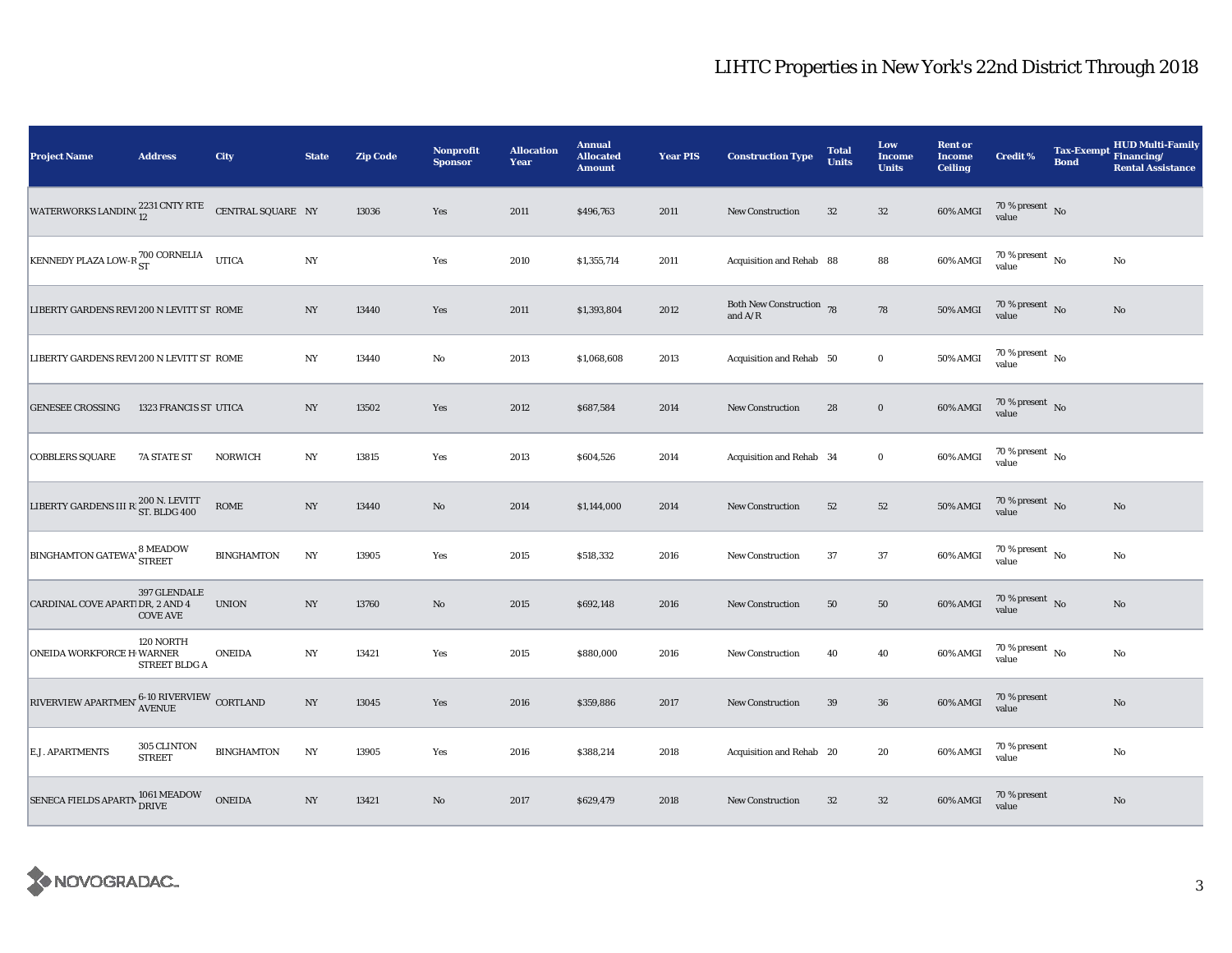| <b>Project Name</b>                           | <b>Address</b>                       | City                 | <b>State</b>     | <b>Zip Code</b> | Nonprofit<br><b>Sponsor</b> | <b>Allocation</b><br>Year | <b>Annual</b><br><b>Allocated</b><br><b>Amount</b> | <b>Year PIS</b>      | <b>Construction Type</b>                                                          | <b>Total</b><br><b>Units</b> | Low<br><b>Income</b><br><b>Units</b> | <b>Rent or</b><br><b>Income</b><br><b>Ceiling</b> | Credit %                                     | <b>Tax-Exempt</b><br><b>Bond</b> | <b>HUD Multi-Family</b><br>Financing/<br><b>Rental Assistance</b> |
|-----------------------------------------------|--------------------------------------|----------------------|------------------|-----------------|-----------------------------|---------------------------|----------------------------------------------------|----------------------|-----------------------------------------------------------------------------------|------------------------------|--------------------------------------|---------------------------------------------------|----------------------------------------------|----------------------------------|-------------------------------------------------------------------|
| 95 PLYMOUTH ST                                | 95 PLYMOUTH<br>${\rm ST}$            | <b>NORWICH</b>       | $_{\mathrm{NY}}$ | 13815           |                             | 1987                      | \$0                                                | Insufficient<br>Data | New Construction                                                                  | $32\,$                       | 32                                   |                                                   | $30$ % present $\,$ No $\,$<br>value         |                                  |                                                                   |
| <b>FRIENDSHIP HOUSE</b>                       | 13 LEON AVE                          | <b>CORTLAND</b>      | $_{\mathrm{NY}}$ | 13045           | $\rm No$                    | 2005                      | \$198,051                                          | 2006                 | Acquisition and Rehab 101                                                         |                              | 98                                   | 60% AMGI                                          | $30\,\%$ present $\,$ Yes value              |                                  |                                                                   |
| <b>GOLDEN AGE</b>                             | $33\,\mathrm{MECHANIC}$<br><b>ST</b> | <b>NORWICH</b>       | NY               | 13815           | Yes                         | 2006                      | \$127,222                                          | 2007                 | Acquisition and Rehab 100                                                         |                              | 89                                   | 60% AMGI                                          | $30\,\%$ present $\,$ Yes value              |                                  |                                                                   |
| POMEROY SCHOOL REN 47 POMEROY ST CORTLAND     |                                      |                      | NY               | 13045           |                             | 1991                      | \$0                                                | 1991                 | Acquisition and Rehab 33                                                          |                              | 31                                   |                                                   | $30\,\%$ present $\,$ No value               |                                  |                                                                   |
| <b>ACADEMY APTS</b>                           | 621 JOHN ST                          | <b>LITTLE FALLS</b>  | N <sub>Y</sub>   | 13365           |                             | 1992                      | $\$0$                                              | 1992                 | Acquisition and Rehab 29                                                          |                              | 19                                   |                                                   | 70 % present $\hbox{~No}$<br>value           |                                  |                                                                   |
| ACADEMY SQUARE PRO. 305 ELIZABETH UTICA       |                                      |                      | N <sub>Y</sub>   | 13501           |                             | 1992                      | \$0                                                | 1992                 | Both New Construction 44<br>and $\ensuremath{\mathrm{A}}/\ensuremath{\mathrm{R}}$ |                              | 44                                   |                                                   | $70\%$ present No<br>value                   |                                  |                                                                   |
| HAROLD TALBOT HOUSI 54 S ST                   |                                      | <b>WEST WINFIELD</b> | NY               | 13491           |                             | 1991                      | \$0                                                | 1992                 | New Construction                                                                  | 16                           | 16                                   |                                                   | $30$ % present $\,$ No $\,$<br>value         |                                  |                                                                   |
| MH ARMSTRONG APTS 130 CANAL ST                |                                      | <b>CANASTOTA</b>     | $_{\mathrm{NY}}$ | 13032           |                             | 1988                      | $\$0$                                              | Insufficient<br>Data | New Construction                                                                  | $6\phantom{.}6$              | $\boldsymbol{6}$                     |                                                   | $30\,\%$ present $\,$ No value               |                                  |                                                                   |
| <b>NORWICH CENTER</b>                         | 15 W MAIN ST                         | <b>NORWICH</b>       | $_{\mathrm{NY}}$ | 13815           |                             | 1987                      | $\$0$                                              | Insufficient<br>Data | New Construction                                                                  | $32\,$                       | 32                                   |                                                   | 30 % present $\overline{N_0}$<br>value       |                                  |                                                                   |
| SHERBURNE HOUSING 18 CHAPEL ST SHERBURNE      |                                      |                      | NY               | 13460           |                             | 1988                      | \$0                                                | Insufficient<br>Data | Acquisition and Rehab 29                                                          |                              | 29                                   |                                                   | $30\,\%$ present $\,$ No value               |                                  |                                                                   |
| <b>STREAMSIDE MANOR</b>                       | LITCHFIELD ST $$\tt FRANKFORT$$      |                      | NY               | 13340           |                             | 1988                      | $\$0$                                              | Insufficient<br>Data | New Construction                                                                  | 24                           | 24                                   |                                                   | $30\,\%$ present $\,$ No $\,$<br>value       |                                  |                                                                   |
| <b>MADISON PLAZA</b>                          | $100$ N MADISON $$\rm \,ROME$$ $\,$  |                      | $_{\mathrm{NY}}$ | 13440           |                             | 2009                      | \$388,595                                          | 2009                 | Acquisition and Rehab 127                                                         |                              | 120                                  | 60% AMGI                                          | $30\,\%$ present $\,$ Yes value              |                                  |                                                                   |
| CLINTON MOHAWK APT $_{\rm AVE}^{52}$ FRANKLIN |                                      | <b>CLINTON</b>       | NY               | 13323           |                             | 2010                      | \$269,375                                          | 2011                 | Acquisition and Rehab 140                                                         |                              | 137                                  | 60% AMGI                                          | $30$ % present $\rm\thinspace\,Yes$<br>value |                                  |                                                                   |

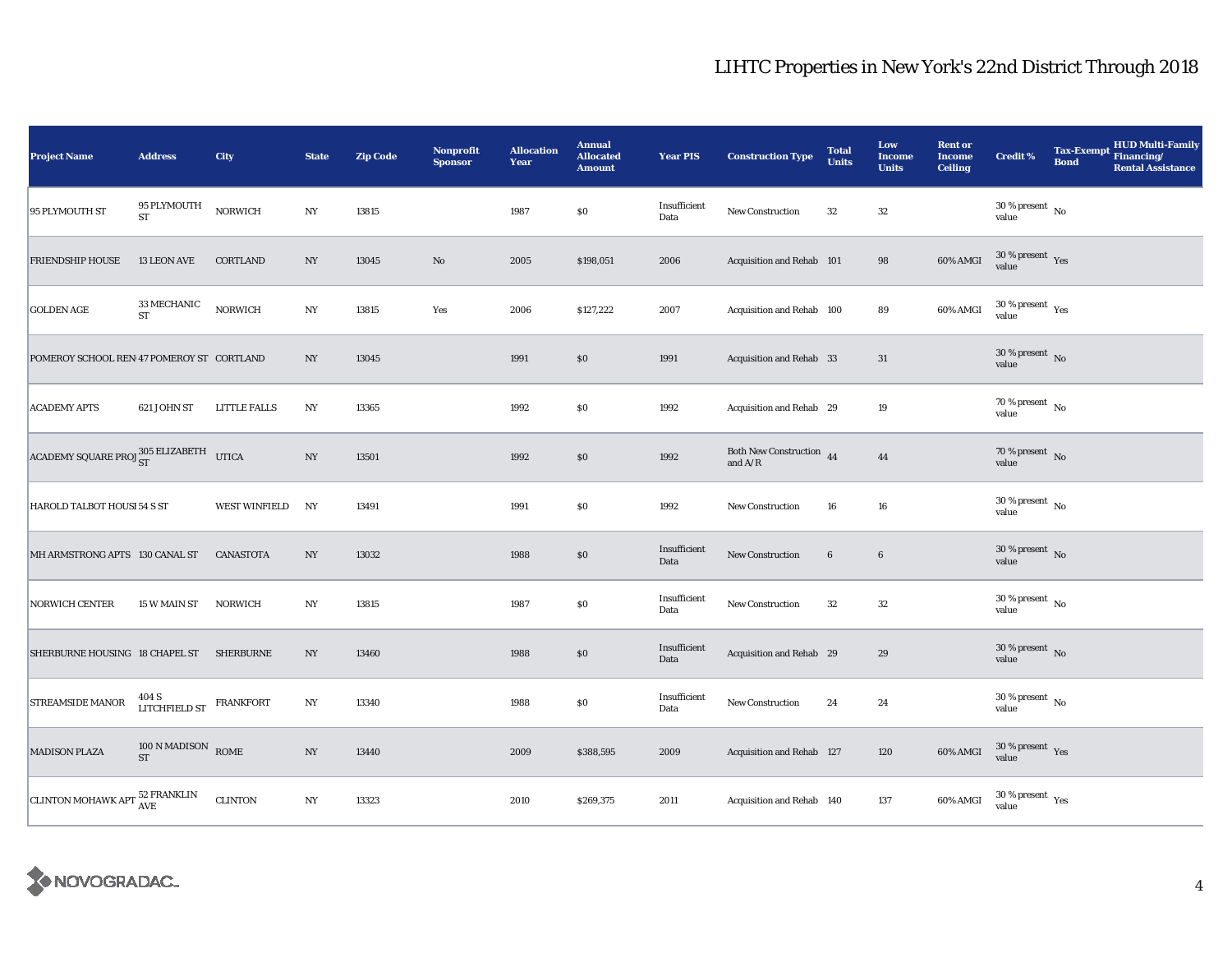| <b>Project Name</b>                                    | <b>Address</b>                               | <b>City</b>         | <b>State</b>     | <b>Zip Code</b> | <b>Nonprofit</b><br><b>Sponsor</b> | <b>Allocation</b><br>Year | <b>Annual</b><br><b>Allocated</b><br><b>Amount</b> | <b>Year PIS</b>      | <b>Construction Type</b>  | <b>Total</b><br><b>Units</b> | Low<br><b>Income</b><br><b>Units</b> | <b>Rent or</b><br><b>Income</b><br><b>Ceiling</b> | <b>Credit %</b>                          | <b>Tax-Exempt</b><br><b>Bond</b> | HUD Multi-Family<br>Financing/<br><b>Rental Assistance</b> |
|--------------------------------------------------------|----------------------------------------------|---------------------|------------------|-----------------|------------------------------------|---------------------------|----------------------------------------------------|----------------------|---------------------------|------------------------------|--------------------------------------|---------------------------------------------------|------------------------------------------|----------------------------------|------------------------------------------------------------|
| KENNEDY PLAZA APTS                                     | 700 CORNELIA UTICA                           |                     | $_{\mathrm{NY}}$ |                 |                                    | 2010                      | \$744,706                                          | 2011                 | Acquisition and Rehab 204 |                              | 200                                  | $60\%$ AMGI                                       | $30\,\%$ present $\,$ Yes value          |                                  |                                                            |
| <b>GRANDVIEW ASSOC</b>                                 | 402 S<br>LITCHFIELD ST<br>FRANKFORT          |                     | $_{\mathrm{NY}}$ | 13340           |                                    | 1994                      | \$0                                                | 1994                 | <b>New Construction</b>   | $\bf{22}$                    | $22\,$                               |                                                   | $30\,\%$ present $_{\, \rm No}$<br>value |                                  |                                                            |
| OXFORD COMMUNITY A <sup>19</sup> CHENANGO              |                                              | <b>OXFORD</b>       | NY               | 13830           |                                    | 1994                      | \$0                                                | 1994                 | New Construction          | 24                           | 24                                   |                                                   | $70\,\%$ present $\,$ No value           |                                  |                                                            |
| 52-58 PETRIE STREET                                    | 52 PETRIE ST                                 | <b>LITTLE FALLS</b> | NY               | 13365           |                                    | 1995                      | \$0                                                | 1995                 | Acquisition and Rehab 4   |                              | $\overline{4}$                       |                                                   | $70\,\%$ present $\,$ No value           |                                  |                                                            |
| 2 JEFFERSON AVE                                        | 2 JEFFERSON<br>$\operatorname{\mathbf{AVE}}$ | <b>ENDICOTT</b>     | $_{\mathrm{NY}}$ | 13760           |                                    | 1990                      | $\$0$                                              | Insufficient<br>Data | Acquisition and Rehab 9   |                              | 9                                    |                                                   | $30\,\%$ present $\,$ No value           |                                  |                                                            |
| DERUYTER SENIOR HOL <sup>1630</sup> CORTLAND DE RUYTER |                                              |                     | $_{\mathrm{NY}}$ | 13052           |                                    | 1991                      | \$0                                                | 1991                 | New Construction          | 24                           | 24                                   |                                                   | $30\,\%$ present $\,$ No value           |                                  |                                                            |
| <b>EATON 6 FAMILY</b>                                  | $4070$ STATE RTE $$\rm EATON$$ 26            |                     | $_{\mathrm{NY}}$ | 13334           |                                    | 1991                      | \$0                                                | 1991                 | Acquisition and Rehab 6   |                              | $\bf 6$                              |                                                   | $30\,\%$ present $\,$ No value           |                                  |                                                            |
| EATON APTS FOR THE E 3889 SWAMP RD MORRISVILLE         |                                              |                     | NY               | 13408           |                                    | 1991                      | \$0                                                | 1991                 | <b>New Construction</b>   | 24                           | 24                                   |                                                   | $30\,\%$ present $\,$ No value           |                                  |                                                            |
| 100 CHENANGO PLACE $100$ CHENANGO BINGHAMTON           |                                              |                     | $_{\mathrm{NY}}$ | 13901           |                                    | Insufficient<br>Data      | \$4,169,436                                        | 2016                 | Not Indicated             |                              |                                      | 141 60% AMGI                                      | 30 % present<br>value                    |                                  |                                                            |
| CARRIAGEHOUSE VILLA CARRIAGEHOUS CAZENOVIA             | $\mathbf{1}$<br><b>E CIRCLE</b>              |                     | NY               | 13035           |                                    | 2016                      | \$1,103,661                                        | 2017                 | Not Indicated             | 42                           | 42                                   | 60% AMGI                                          | 30 % present<br>value                    |                                  |                                                            |
| GREENWOOD TERRACE $1$ GREENWOOD MOHAWK                 |                                              |                     | N <sub>Y</sub>   | 13407           |                                    | 1996                      | \$0                                                | 1996                 | <b>New Construction</b>   | 20                           | 20                                   |                                                   | $30\,\%$ present $\,$ No value           |                                  |                                                            |
| NICHOLS SCHOOL RENC 84 CADY AVE                        |                                              | <b>NICHOLS</b>      | $_{\mathrm{NY}}$ | 13812           |                                    | 1995                      | \$0                                                | 1996                 | Acquisition and Rehab 13  |                              | 13                                   |                                                   | 70 % present $\hbox{~No}$<br>value       |                                  |                                                            |
| PORT WATSON COMMO! 124 PORT                            |                                              | CORTLAND            | $_{\mathrm{NY}}$ | 13045           |                                    | 1995                      | \$0                                                | 1996                 | New Construction          | 72                           | 72                                   |                                                   | $70\,\%$ present $\,$ No value           |                                  |                                                            |

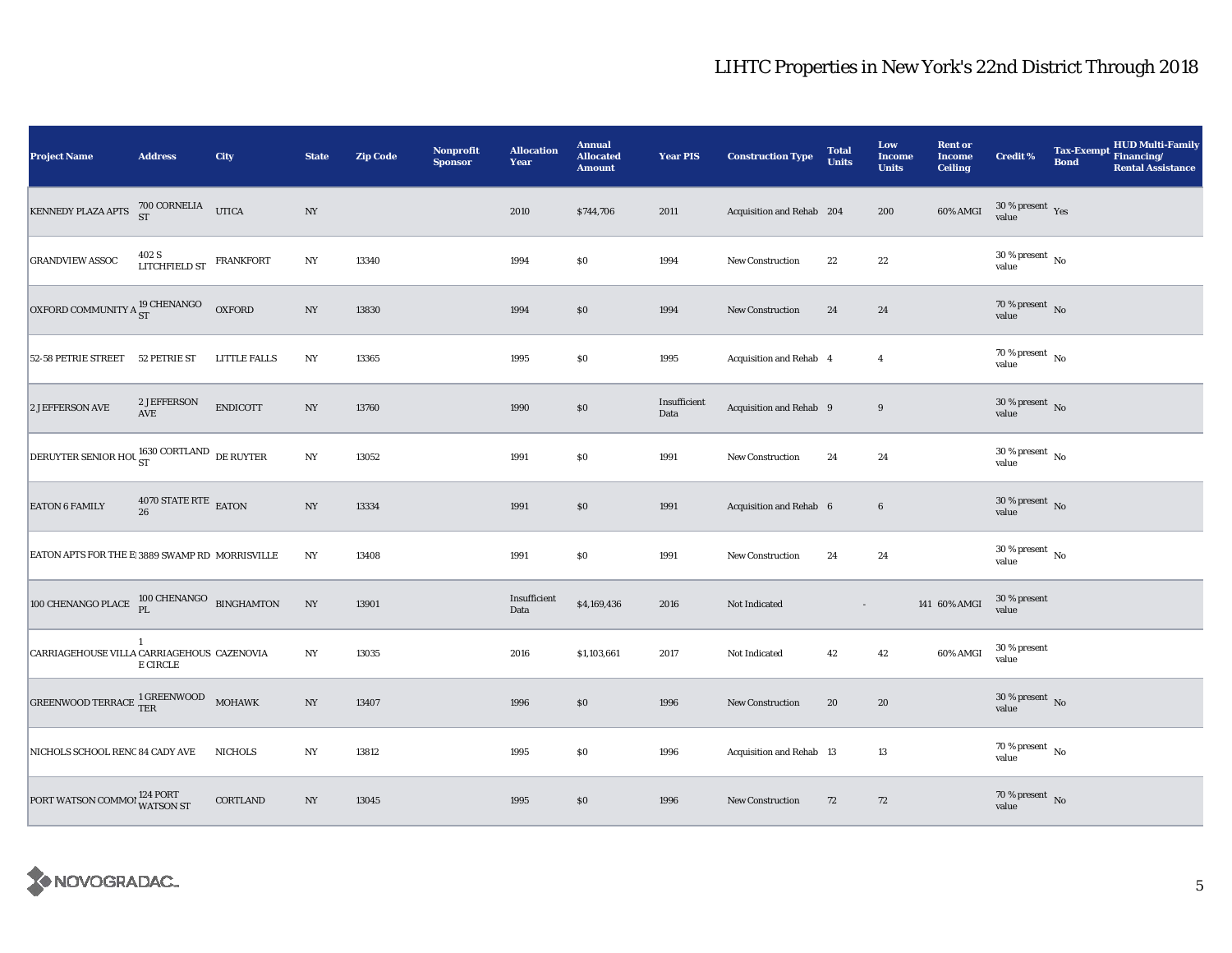| <b>Project Name</b>                       | <b>Address</b>                          | City             | <b>State</b>     | <b>Zip Code</b> | Nonprofit<br><b>Sponsor</b> | <b>Allocation</b><br>Year | <b>Annual</b><br><b>Allocated</b><br><b>Amount</b> | <b>Year PIS</b> | <b>Construction Type</b> | <b>Total</b><br><b>Units</b> | Low<br><b>Income</b><br><b>Units</b> | <b>Rent or</b><br><b>Income</b><br><b>Ceiling</b> | <b>Credit %</b>                     | Tax-Exempt HUD Multi-Family<br><b>Bond</b><br><b>Rental Assistance</b> |
|-------------------------------------------|-----------------------------------------|------------------|------------------|-----------------|-----------------------------|---------------------------|----------------------------------------------------|-----------------|--------------------------|------------------------------|--------------------------------------|---------------------------------------------------|-------------------------------------|------------------------------------------------------------------------|
| <b>CAMPUS APTS</b>                        | $400\,\mathrm{S}$ LITCHFIELD ST         | <b>FRANKFORT</b> | NY               | 13340           |                             | 1997                      | \$0                                                | 1997            | New Construction         | 8                            | 8                                    |                                                   | $70\,\%$ present $\,$ No value      |                                                                        |
| WINDSOR SENIOR APTS 49 GROVE ST           |                                         | <b>WINDSOR</b>   | NY               | 13865           |                             | 1997                      | \$0                                                | 1997            | <b>New Construction</b>  | 24                           | 24                                   |                                                   | $70\,\%$ present $\,$ No value      |                                                                        |
| MAYFIELD PROJECT I 1553 ONEIDA ST UTICA   |                                         |                  | NY               | 13501           |                             | 1997                      | \$0                                                | 1998            | Acquisition and Rehab 23 |                              | 23                                   |                                                   | $70\,\%$ present $\,$ No value      |                                                                        |
| LENOX LANDING                             | 3462 CONIFER<br>${\rm DR}$              | <b>CANASTOTA</b> | $_{\mathrm{NY}}$ | 13032           |                             | 1998                      | $\$0$                                              | 1999            | New Construction         | $32\,$                       | $32\,$                               |                                                   | $70\,\%$ present $\,$ No value      |                                                                        |
| MAYFIELD PROJECT II 1507 ONEIDA ST UTICA  |                                         |                  | NY               | 13501           |                             | 1999                      | \$0                                                | 1999            | Acquisition and Rehab 17 |                              | 17                                   |                                                   | $70\,\%$ present $\,$ No value      |                                                                        |
| <b>SCHOOL BELL APTS</b>                   | $4330 \, \, {\rm PETERBORO\,ST}$ VERNON |                  | $_{\mathrm{NY}}$ | 13476           |                             | 1999                      | \$0                                                | 1999            | <b>New Construction</b>  | 16                           | 16                                   |                                                   | $30\,\%$ present $\,$ No value      |                                                                        |
| <b>HAMILTON HOUSE</b>                     | 16 ST JOHN AVE BINGHAMTON               |                  | NY               | 13905           |                             | 1999                      | \$0                                                | 2000            | Acquisition and Rehab 37 |                              | 37                                   |                                                   | $70\,\%$ present $\,$ No value      |                                                                        |
| JOHN WARREN WIGHT / 169 AMES ST           |                                         | MEXICO           | NY               | 13114           |                             | 1998                      | $\$0$                                              | 2000            | Acquisition and Rehab 31 |                              | 31                                   |                                                   | $30\,\%$ present $\,$ No value      |                                                                        |
| MAYFIELD PROJECT III 1520 ONEIDA ST UTICA |                                         |                  | NY               | 13501           |                             | 2000                      | \$0                                                | 2001            | Acquisition and Rehab 16 |                              | 16                                   |                                                   | $70\,\%$ present $\,$ No value      |                                                                        |
| NEW DWIGHTSVILLE 229 FRONT ST BINGHAMTON  |                                         |                  | NY               | 13905           |                             | 2001                      | \$0                                                | 2001            | Acquisition and Rehab 22 |                              | 22                                   |                                                   | $70\,\%$ present $${\rm No}$$ value |                                                                        |
| <b>NORMA GARDENS</b>                      | 33 GOLDEN LN COLESVILLE                 |                  | NY               | 13787           |                             | 2001                      | <b>SO</b>                                          | 2002            | <b>New Construction</b>  | 24                           | 24                                   |                                                   | $70\,\%$ present $\,$ No value      |                                                                        |
| MAYFIELD PROJECT IV 1420 ONEIDA ST UTICA  |                                         |                  | NY               | 13501           |                             | 2002                      | \$0                                                | 2003            | Acquisition and Rehab 15 |                              | 15                                   |                                                   | $70\,\%$ present $\,$ No value      |                                                                        |
|                                           |                                         |                  |                  |                 |                             |                           |                                                    |                 |                          |                              |                                      |                                                   |                                     |                                                                        |